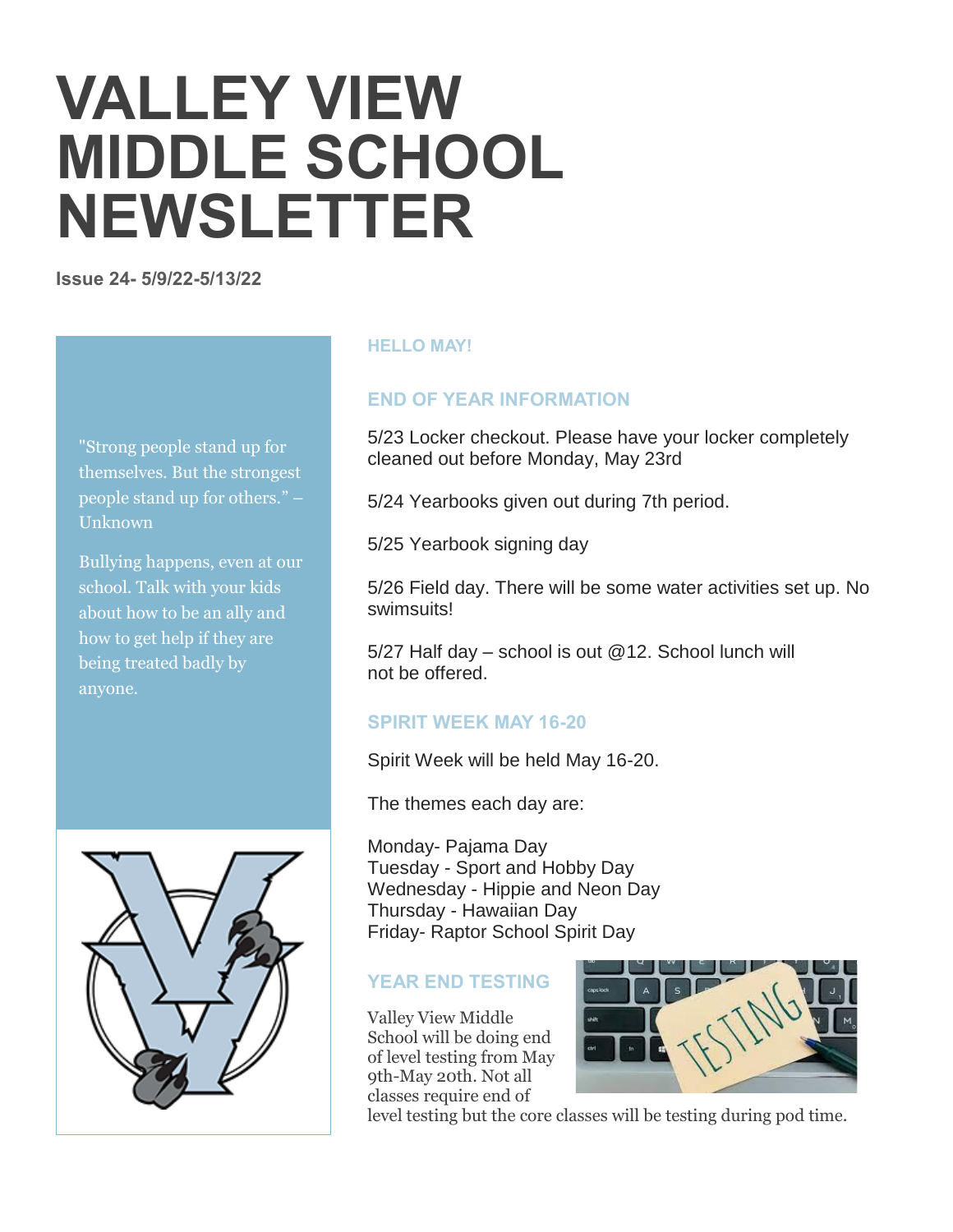#### **COMMUNITY INPUT**

Nebo Parents, Employees, and Community:

Nebo School District is in the process of selecting programs/curriculum to support student skill development in: Self Awareness, Self Management, Social Awareness, Responsible Decision Making, and Relationship Skills. We are seeking input from the community on potential K-12 programs. If you would like to review these programs, feel free to come to the Nebo School District Office's Professional Learning Center (350 S. Main, Spanish Fork) which is located behind the district office by the baseball fields.

Date: Thursday May 12 Time: 3:00 to 6:00 pm

# **YEARBOOKS & SCHOOL FEES**

Just a reminder to parents that any student that has purchased a yearbook that has outstanding school fees or fines will **not** receive their yearbook on early distribution day, which is May 24th in 7th period. They will receive it on the last day of school or when the fees/fines are paid. If you have further questions, please contact the finance office at 801-609- 2795 ext.2 or email [christine.beardall@nebo.edu.](mailto:christine.beardall@nebo.edu) Thank you for your help with this matter.

## **CHOIR CONCERT**

Choir concert May 11th in the VVMS cafetorium. Chorus 1 begins at 6:15 and Chorus 2 and Concert Choir begins at 7:30.

## **CTE Survey**

Parents,

We are gathering Needs Assessment Data to help us develop programs and interventions for next school year. Please help us by completing the Parent survey at this link

<https://www.ctesurveys.com/CTESurvey?PointerId=1769&SchoolId=467>

or

# Go directly to [www.CTESurveys.com](http://www.ctesurveys.com/) Click "Take a Survey" Enter this survey code: **ARU7YP** Select: **Valley View Middle School** from the dropdown list

**Shadow Mountain Camp**

Follow this link [\(https://shadowmountain.nebo.edu/news\)](https://shadowmountain.nebo.edu/news) to get more information on Shadow Mountain Camp.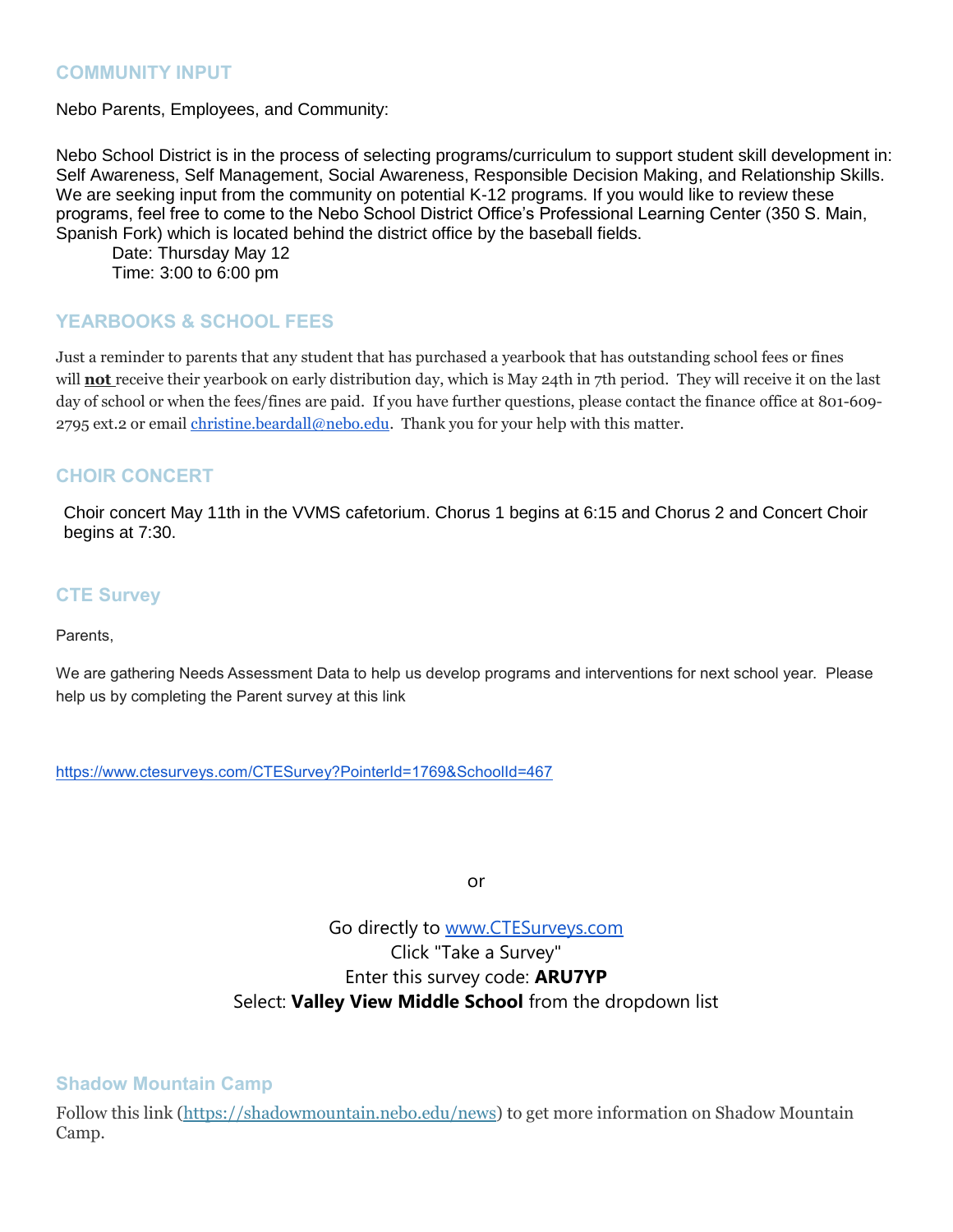## **SCHOOL FEES**

Yearend statements have now been mailed to those that have outstanding student fees. Please be aware that beginning in 6th grade, all students are required to pay fees each school year or apply for a fee waiver. Unpaid fees may affect a students eligibility to participate in yearend activities, such as receiving their yearbook on early distribution day. (Those with unpaid fees will receive their yearbook on the last day of school.) If you would like to apply for a fee waiver or have questions, please contact the finance office at 801-609-2795 ext. 2 or email [christine.beardall@nebo.edu.](mailto:christine.beardall@nebo.edu) We understand that some may be experiencing hardship and we are more than happy to work with you regarding the payment of fees. Thank you.

# **SCHOOL WIDE POSITIVE ATTENDANCE INITIATIVE**

We are going to start a positive attendance initiative. Each Friday we will be pulling one sixth grade and one seventh grade student randomly out of a hat. If each person has had perfect attendance for the week they will get \$5 from the finance office. Whoever does not have perfect attendance, then the \$5 rolls over to the next week. This will go on until a person with perfect attendance is pulled. For example if it goes for 20 weeks and no one has perfect attendance then someone could win \$100.

# **A MESSAGE FROM THE UTAH COUNTY HEALTH DEPARTMENT**

The Utah County Health Department has asked us to share the following information (see attached flyer):

The Pfizer COVID-19 vaccine has received approval for the 5-11 age group! We will soon have appointments available at our Provo, AF, and Payson vaccination site by appointment only. Sign up at [HealthEvents.UtahCounty.Gov](http://healthevents.utahcounty.gov/) or call the helpline at 801-851-4357.



You can also reach out to your pharmacy and pediatrician for a vaccine [\(vaccines.gov\)](http://vaccines.gov/).

Please contact the Health Department or your family physician with any questions you may have about these vaccinations.

# **MEDICAID RESOURCES**

Utah has one of the [highest rates of uninsured children](https://kidshealthcarereport.ccf.georgetown.edu/states/utah/) in the nation. Covering kids with health insurance is critical to Utah's communities. Studies have shown that a child's health coverage reduces the number of days parents have to miss work because of a sick child. Children with health insurance stay healthier because they receive medical care sooner and more regularly.

CHIP and Medicaid cover Utah children with complete coverage, ranging from regular doctor visits to emergency care. For no cost, children are able to access preventive and routine care including immunizations, dental cleanings and well-child exams. A family of four can earn up to \$53,000 annually and qualify for free or reduced cost health insurance.

#### **HTTPS://COVERINGKIDS.HEALTH.UTAH.GOV/**

# **CONTACT US**

1044 East and 340 South, Salem UT 84653